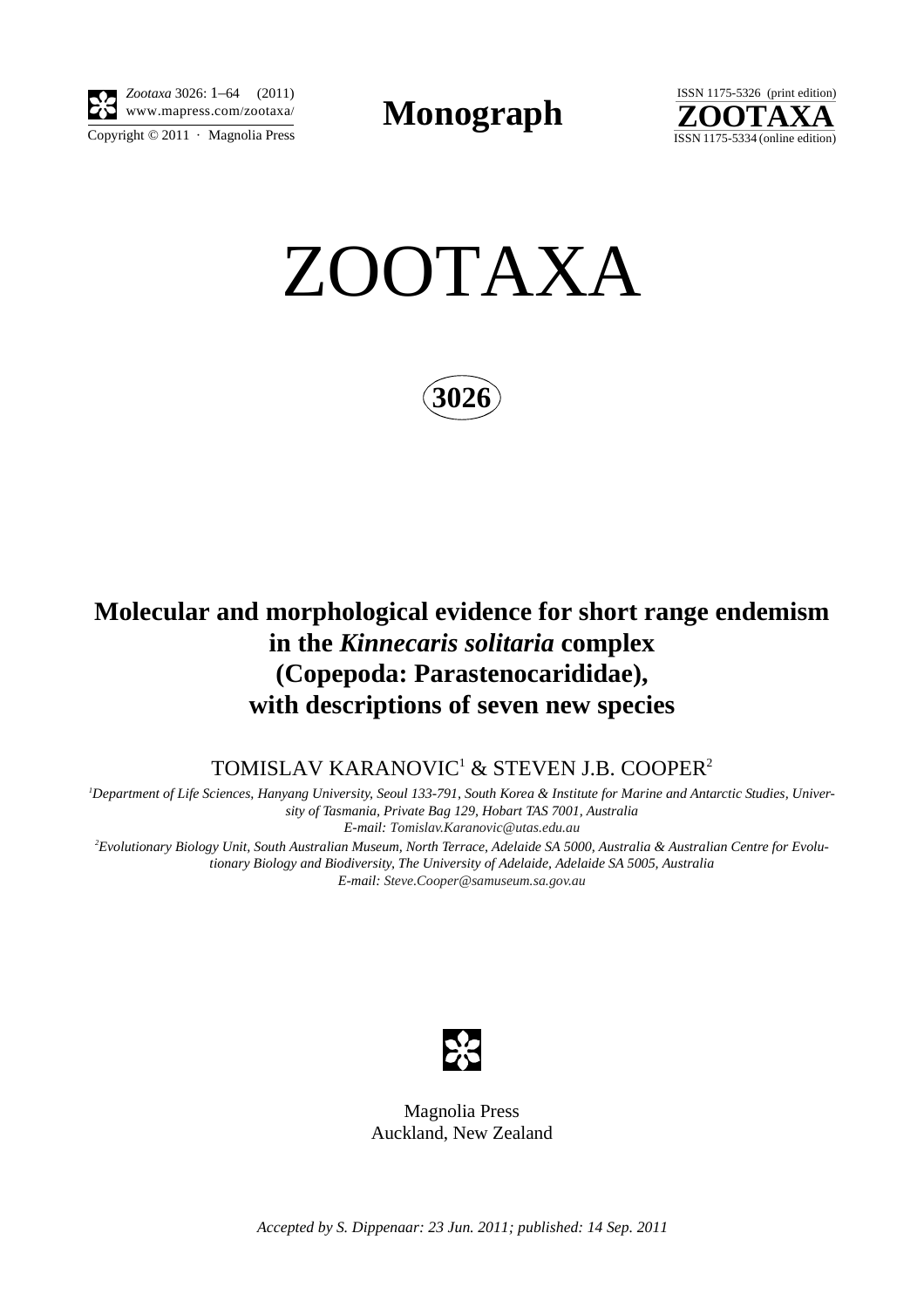## TOMISLAV KARANOVIC & STEVEN J.B. COOPER

**Molecular and morphological evidence for short range endemism in the** *Kinnecaris solitaria* **complex (Copepoda: Parastenocarididae), with descriptions of seven new species** (*Zootaxa* 3026) 64 pp.; 30 cm. 14 Sep. 2011 ISBN 978-1-86977-781-4 (paperback)

ISBN 978-1-86977-782-1 (Online edition)

FIRST PUBLISHED IN 2011 BY Magnolia Press P.O. Box 41-383 Auckland 1346 New Zealand e-mail: zootaxa@mapress.com http://www.mapress.com/zootaxa/

© 2011 Magnolia Press

All rights reserved.

No part of this publication may be reproduced, stored, transmitted or disseminated, in any form, or by any means, without prior written permission from the publisher, to whom all requests to reproduce copyright material should be directed in writing.

This authorization does not extend to any other kind of copying, by any means, in any form, and for any purpose other than private research use.

ISSN 1175-5326 (Print edition) ISSN 1175-5334 (Online edition)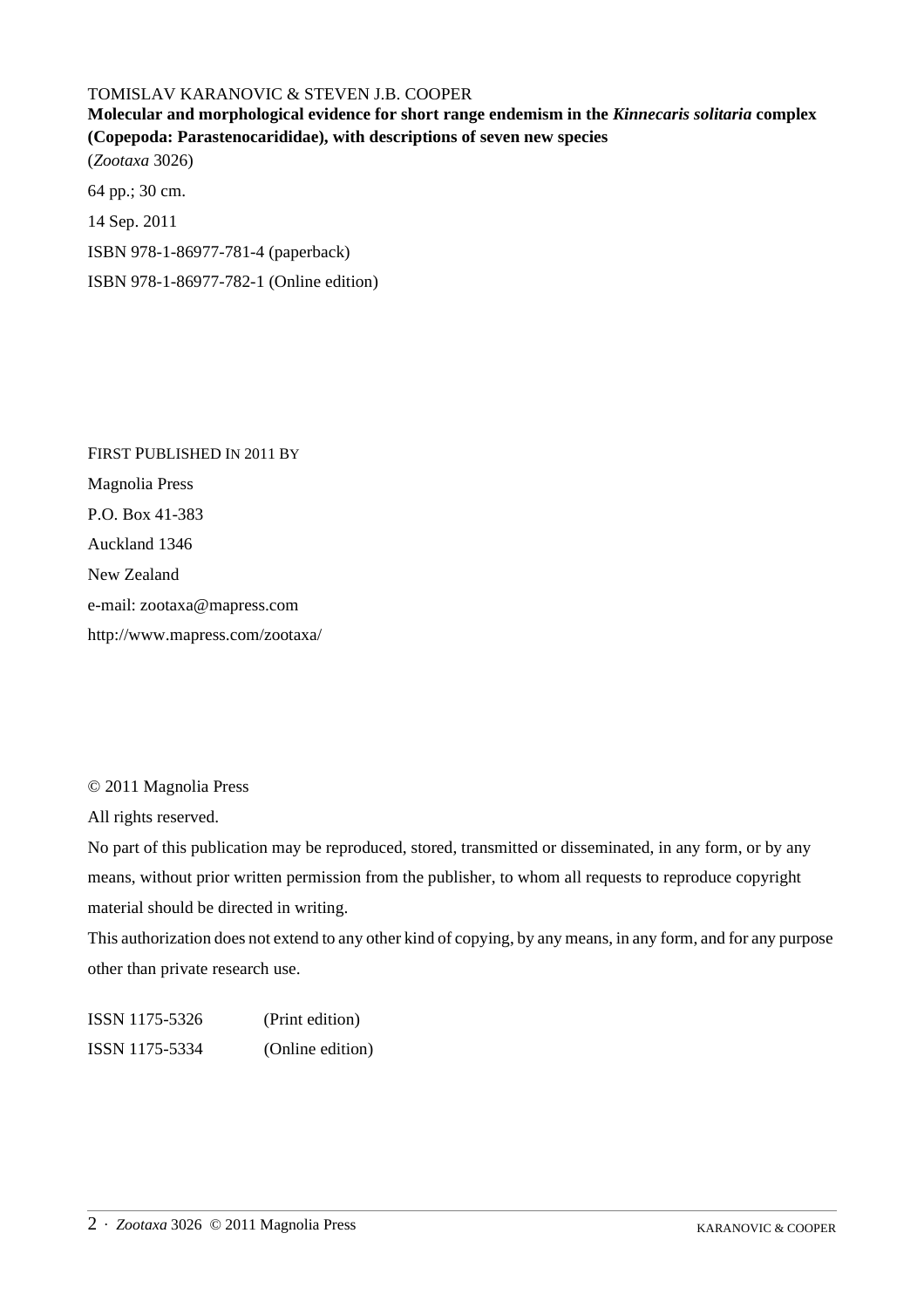### **Table of contents**

#### **Abstract**

Recent investigation of one of the larger calcretes in the uppermost reaches of the Carey palaeochannel in the Yilgarn region of Western Australia revealed an unprecedented diversity of copepod crustaceans. Twenty-two different species and subspecies, from six copepod families, represent 70% of the previously recorded copepod α-diversity in the whole region, although the area investigated is less than 3% of its surface. The aims of this study were to explore the diversity of the harpacticoid genus *Kinnecaris* Jakobi, 1972 using both molecular and morphological methods, establish precise species boundaries, find their accurate area of distribution, reconstruct phylogenetic relationships, and explore colonisation pathways. To achieve this we sampled very intensively in the area, as well as in two neighbouring palaeochannels, analysing more than 700 samples from 230 different localities, half of which contained copepods. Seven species are described here as new, five of them from the Yeelirrie palaeochannel (*K. esbe* **sp. nov.**, *K. lined* **sp. nov.**, *K. linel* **sp. nov.**, *K. linesae* **sp. nov.**, and *K. uranusi* **sp. nov.**) and one each from two neighbouring palaeochannels (*K. barrambie* **sp. nov.** and *K. lakewayi*  **sp. nov.**). *Parastenocaris jane* Karanovic, 2006 from the Pilbara region, along with a newly described third Australian parastenocaridid genus from the Yilgarn, were used as outgroups in our molecular analysis. The COI fragment was successfully PCR-amplified from 12 parastenocaridid specimens using a nested combination of primers. All analyses supported the presence of at least seven genetically divergent lineages, most supported with very high bootstrap values. Three genera formed three separate clades, and the average pairwise distances between *Kinnecaris* morpho-taxa were found to be very high (8.2-16.8 %), while the highest divergences within morpho-taxa were 0.3%. Some conflict between molecular phylogenies and morphological data was observed when it came to recognizing different groups of species. While morphology indicates that *K. esbe, K. linel,* and *K. uranusi* represent a group of very closely related species, supported by a number of synapomorphies, molecular analyses suggest that *K. linel* and *K. uranusi* are only remotely related. We argue